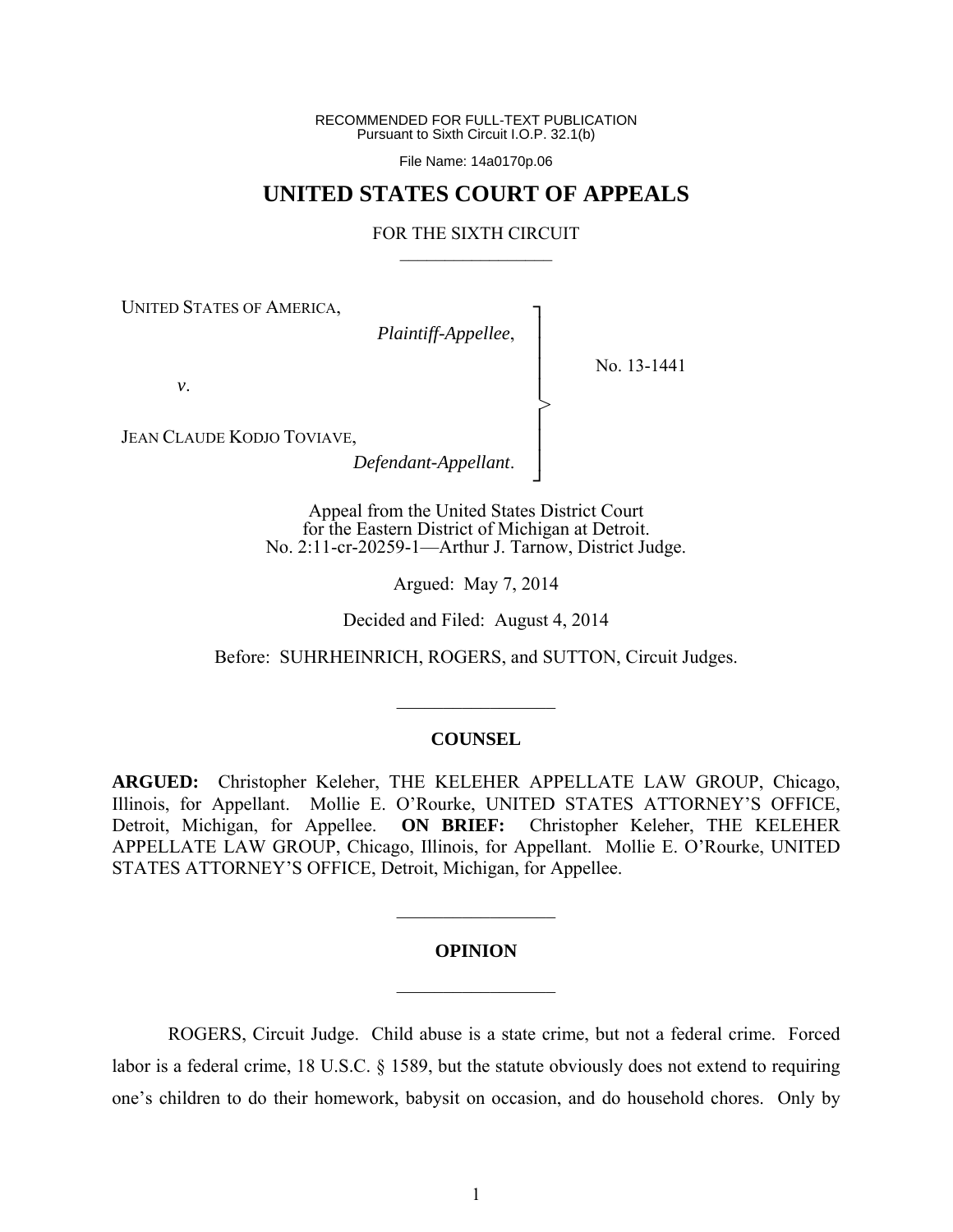bootstrapping can this combination of two actions that are not federal crimes—child abuse and requiring children to do household chores—be read as a federal crime.

Defendant Toviave brought four young relatives from Togo to live with him in Michigan. After they arrived, Toviave made the children cook, clean, and do the laundry. He also occasionally made the children babysit for his girlfriend and relatives. Toviave would beat the children if they misbehaved or failed to follow one of Toviave's many rules. While his actions were deplorable, Toviave did not subject the children to forced labor. The mere fact that Toviave made the children complete chores does not convert Toviave's conduct—what essentially amounts to child abuse—into a federal crime. Toviave's federal forced labor conviction must accordingly be reversed.

Toviave immigrated to the United States from Togo in 2001 and eventually settled in Michigan. In 2006, he contacted Helene Adoboe, a girlfriend (sometimes referred to as his wife) from Togo, and asked that she and four children—Gaelle, Rene, Kwami, and Kossiwa—come and live with him in the United States. Kossiwa is Toviave's younger sister, Gaelle and Rene are Toviave's cousins (although their degree of consanguinity is unclear), and Kwami is Adoboe's nephew. Adoboe and the children managed to enter the United States with false immigration documents. Adoboe initially lived with Toviave, but their relationship quickly soured, and the two separated in 2008.

Toviave apparently demanded absolute obedience from the children and was quick to beat them. Toviave hit the children with his hands, and with plunger sticks, ice scrapers, and broomsticks, often for minor oversights or violations of seemingly arbitrary rules. For example, Gaele testified that Toviave hit her in the face for using loose-leaf paper rather than a notebook to do her homework, and Kossiwa recounted an incident where Toviave hit her with a broomstick for throwing a utensil in the sink.

The children were responsible for different household chores. Toviave made the children cook, clean, and do the laundry. He also made the children pack up the house when the family moved to a new apartment, serve food to Toviave's guests, iron Toviave's clothes, and clean his van. Toviave also occasionally made the children babysit for the women he was dating, or for his relatives.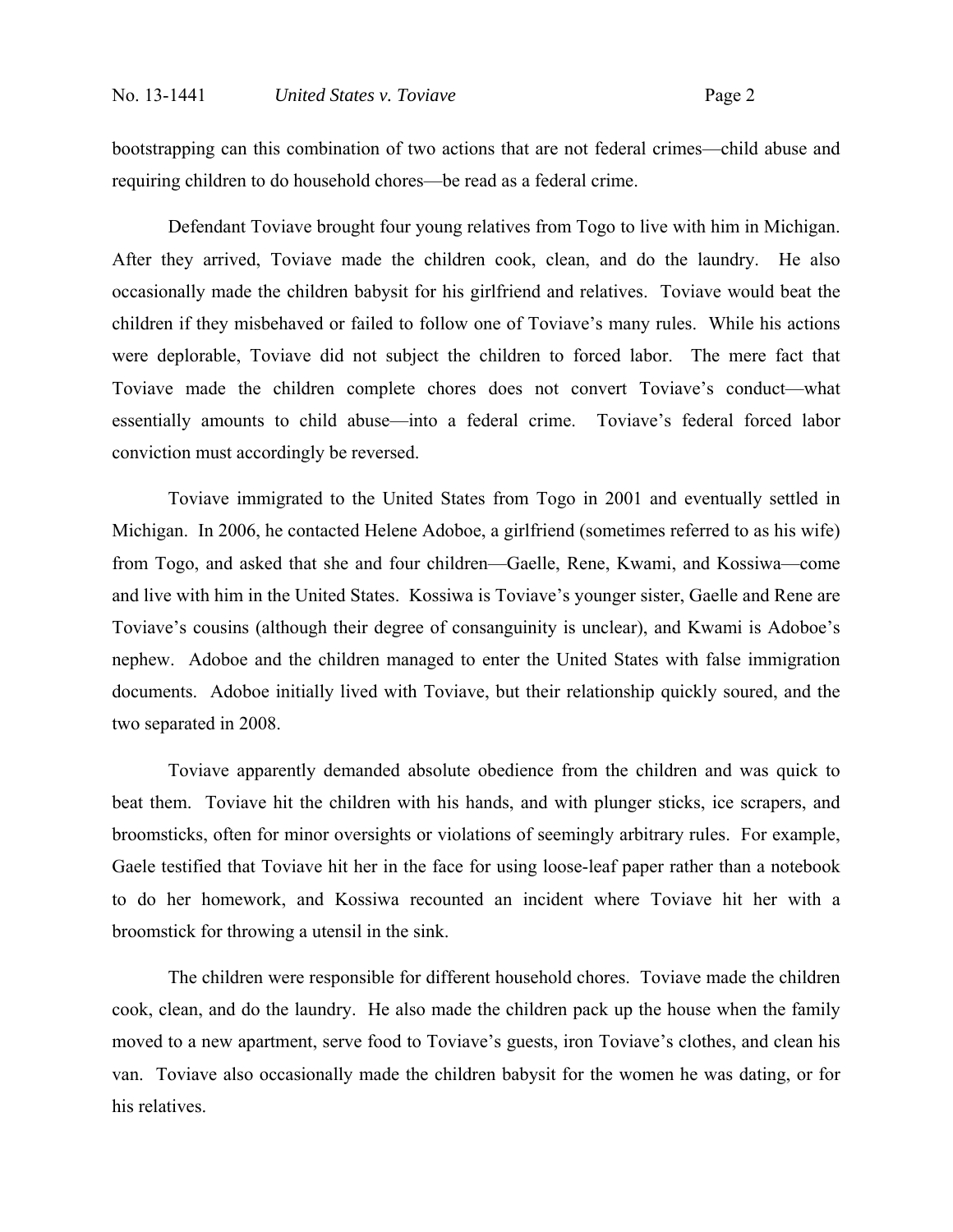### No. 13-1441 *United States v. Toviave* Page 3

Toviave was not always cruel, however. He provided for the children by working two jobs, and also did yard work. Toviave bought the children sports equipment and let them play soccer. The children also participated in some recreational activities with Toviave: they exercised with him and went on family trips together. Toviave also put significant emphasis on education; many of his punishments appear to have stemmed from problems related to schoolwork. He hired a tutor to teach the children English. He also imposed mandatory study periods: the children had to be at the kitchen studying at 5:30 a.m. on school days. The children always attended school, and Toviave even created extra assignments and drills for the children to complete when they finished their school assignments.

Eventually, the children's teachers began to suspect that the children were being abused. Michigan authorities caught wind of the allegations of abuse and began investigating Toviave. The children were eventually removed from the house. The federal government became involved when a Michigan investigator began to suspect that the children had been brought into the United States illegally. Agents with the Department of Homeland Security obtained a search warrant and discovered false immigration documents in Toviave's home. Some time later, a grand jury indicted Toviave on charges of visa fraud, mail fraud, forced labor, and human trafficking. Toviave pled guilty to the visa and mail fraud charges, and the government dropped the trafficking charge. Toviave proceeded to trial on the forced labor charges. During the trial, a juror asked the court, "Why is this [case] not tried under the child abuse laws?" The court answered, "Child abuse laws are state laws, and there's no reason that it couldn't be tried under both." Toviave was eventually convicted on four counts with respect to the four children. He appeals.

Although Toviave's treatment of the children was reprehensible, it was not forced labor. Three points compel this conclusion. First, forcing children to do household chores cannot be forced labor without reading the statute as making most responsible American parents and guardians into federal criminals. Second, requiring a child to perform those same chores by means of child abuse does not change the nature of the work. And third, if it did, the forced labor statute would federalize the traditionally state-regulated area of child abuse. In short, treating household chores and required homework as forced labor because that conduct was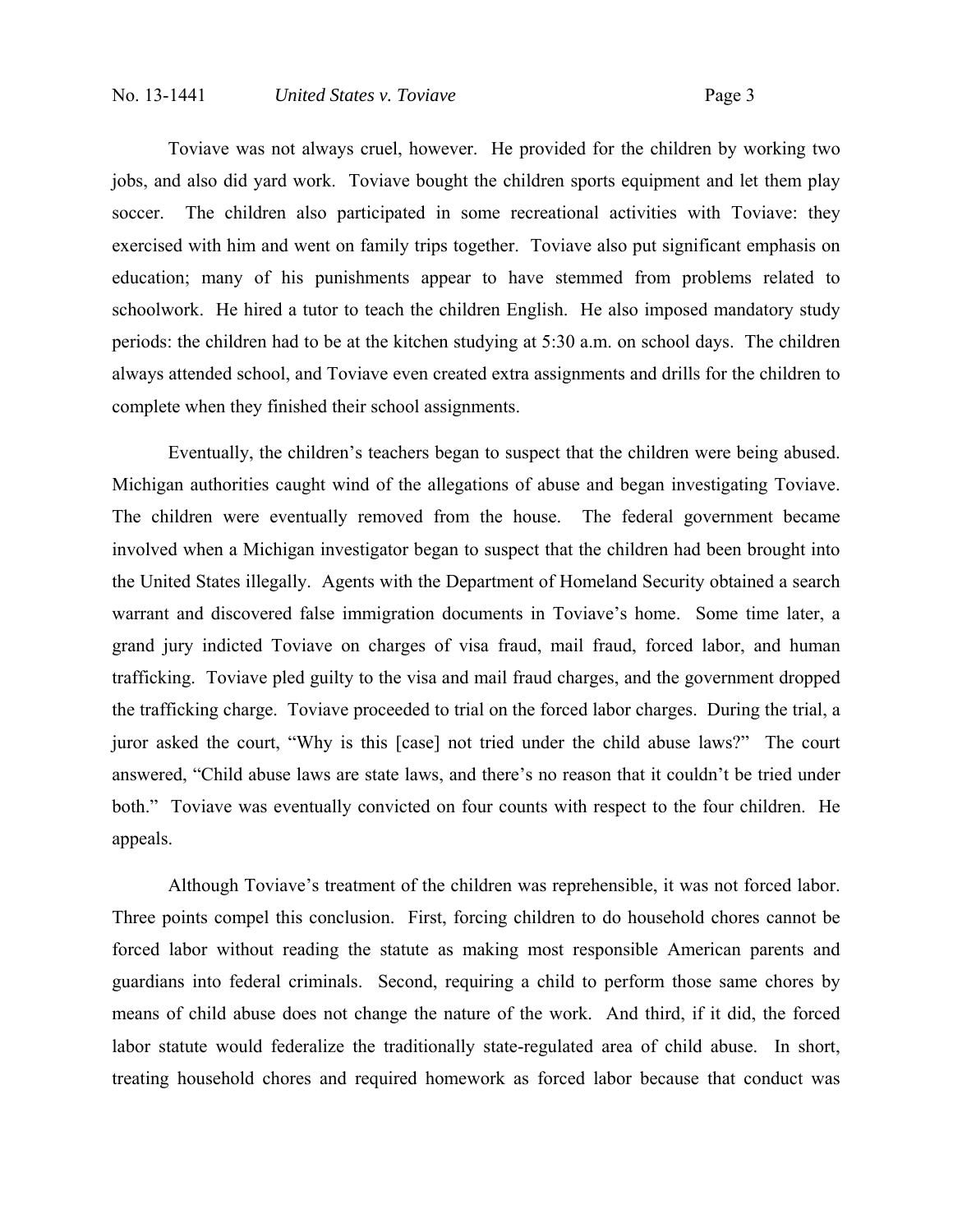enforced by abuse either turns the forced labor statute into a federal child abuse statute, or renders the requirement of household chores a federal crime.

Apart from the abuse, the facts here amount to nothing more than household chores. Toviave made the children clean the house weekly. This included washing the floors, windows, and bathrooms, and doing dishes. Toviave also tasked the children with preparing food and doing laundry. On one occasion, the family moved, and Toviave forced the children to do all of the packing. Finally, Toviave made the children babysit for his friends and relatives. None of this conduct goes beyond what a parent or guardian can expect from his child.

An American parent has always had the right to make his child perform household chores. That right is codified in Michigan: "parents . . . are . . . entitled to the custody, control, services and earnings of [a] minor." Mich. Comp. Laws § 722.2; *see also Rohm v. Stroud*, 194 N.W.2d 307, 308 (Mich. 1972). A person standing *in loco parentis*, or "in the place of a parent; instead of a parent; charged, factitiously, with a parent's rights, duties, and responsibilities" also has that right. *Hush v. Devilbiss Co.*, 259 N.W.2d 170, 174 n.1 (Mich. Ct. App. 1977). This principle reappears in different areas of the law. For example, child labor laws often do not apply to domestic work or chores. *See, e.g.*, Mich. Comp. Laws § 409.119(a); 29 C.F.R. § 570.126. A parent is also entitled to compensation for the value of his or her child's services in a tort action. *See Rohm*, 194 N.W.2d at 309. "In most states, as at common law, gainful employment neither guarantees minor children the right to receive their earnings nor provides them with a cause of action to recover the earnings their parents have taken from them." Jillian Benbow, *Under My Roof: Parents' Rights to Children's Earnings*, 16 J. Contemp. Legal Issues 71, 72 (2005); *see also Fox v. Schumann*, 158 N.W. 168, 169 (Mich. 1916).

The government's interpretation of 18 U.S.C. § 1589 would make a federal crime of the exercise of these innocuous, widely accepted parental rights. Take a hypothetical parent who requires his child to take out the garbage, make his bed, and mow the lawn. The child is quarrelsome and occasionally refuses to do his chores. In response, the child's parent sternly warns the child, and if the child still refuses, spanks him. The child then goes about doing his chores. There is no principled way to distinguish between that sort of hypothetical labor and what Toviave made the children do in this case. Both the tasks assigned to the child by the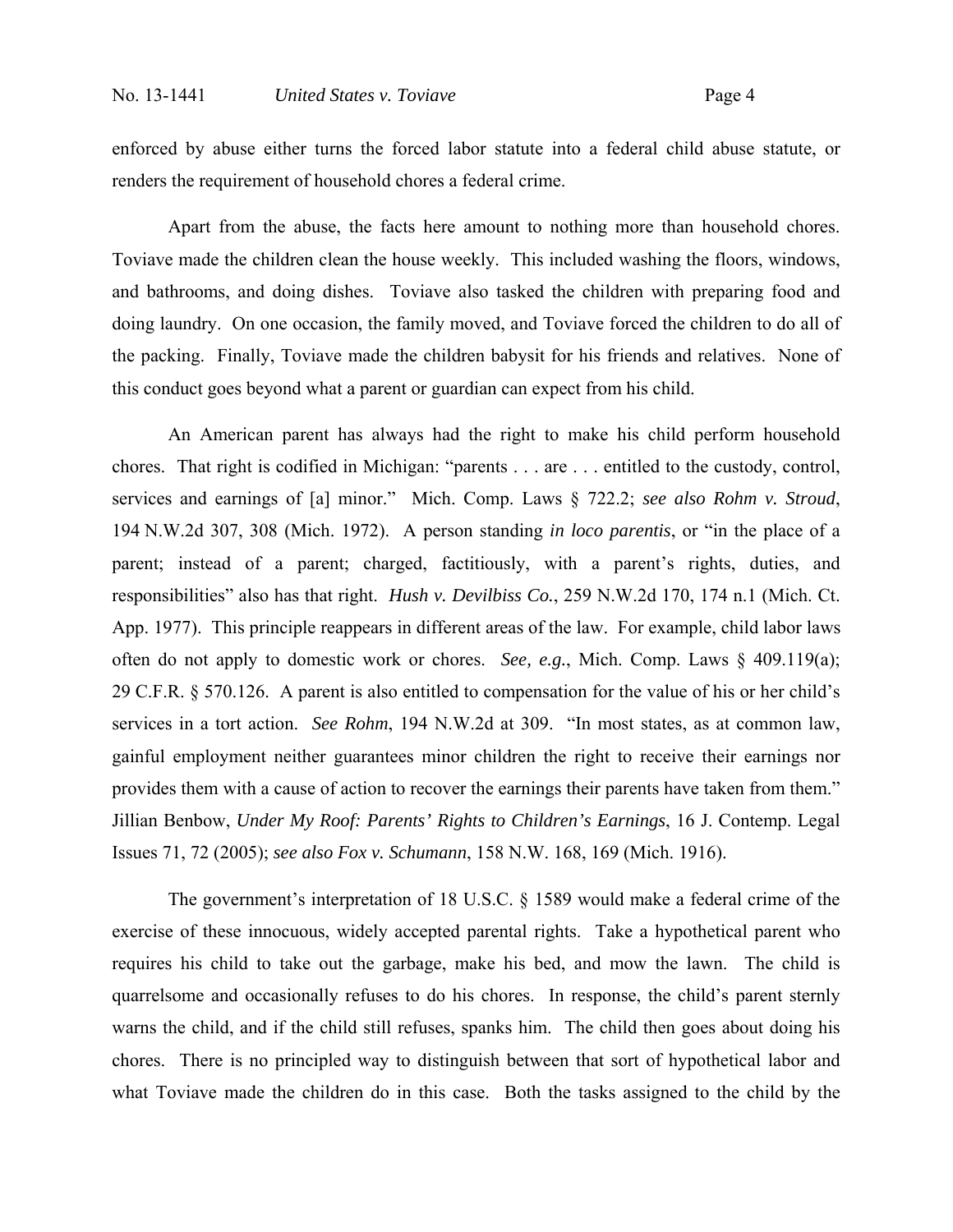hypothetical parent and the duties assigned by Toviave are "labor" in the economic sense of the word: one could, and people often do, pay employees to perform these types of domestic tasks.

But it has always been true that parents can make their children perform this kind of work. The forced labor statute could not have been intended to overturn this longstanding parental right. Indeed, the Supreme Court has long recognized that the Thirteenth Amendment "was not intended to apply to 'exceptional' cases well established in the common law at the time of the Thirteenth Amendment, such as 'the right of parents and guardians to the custody of their minor children or wards.'" *United States v. Kozminski*, 487 U.S. 931, 944 (1988) (quoting *Robertson v. Baldwin*, 165 U.S. 275, 282 (1897)). It is true that Toviave sometimes made the children babysit, and kept the money. But requiring one's child to babysit for a girlfriend is not beyond the bounds of what a guardian can reasonably expect from his child.

There are two ways, to be sure, in which Toviave's case is distinguishable from that of ordinary parents requiring chores. One is that Toviave is not actually the victims' parent or legal guardian, and the second is that the chores were enforced by reprehensible, abusive force. Neither distinction makes a difference, however, with respect to the federal crime of forced labor.

First, whether a person standing *in loco parentis* is an actual parent or legal guardian has little relevance one way or the other regarding forced labor. On the one hand a parent or guardian can commit forced labor, and is not immunized by that status. The forced labor statute contains no exception for parents or other close relatives, and at oral argument the Government said that parents can subject their children to forced labor under the statute. A forced-labor sweatshop could be run by a parent of one of the victims. For example, we have held that express parental acquiescence did not immunize cult leaders from liability under the analogous involuntary servitude statute. *See United States v. King*, 840 F.2d 1276, 1282 (6th Cir. 1988). On the other hand, one can easily think of a situation where a child is in the household of a thoughtful adult who temporarily brings that child into his or her home and takes responsibility for the child. Perhaps a grandmother has taken a child while the child's single parent is in rehabilitation, or away on military duty. The law necessarily recognizes that assigning household chores does not require parental or guardian status, where there is a cooperative,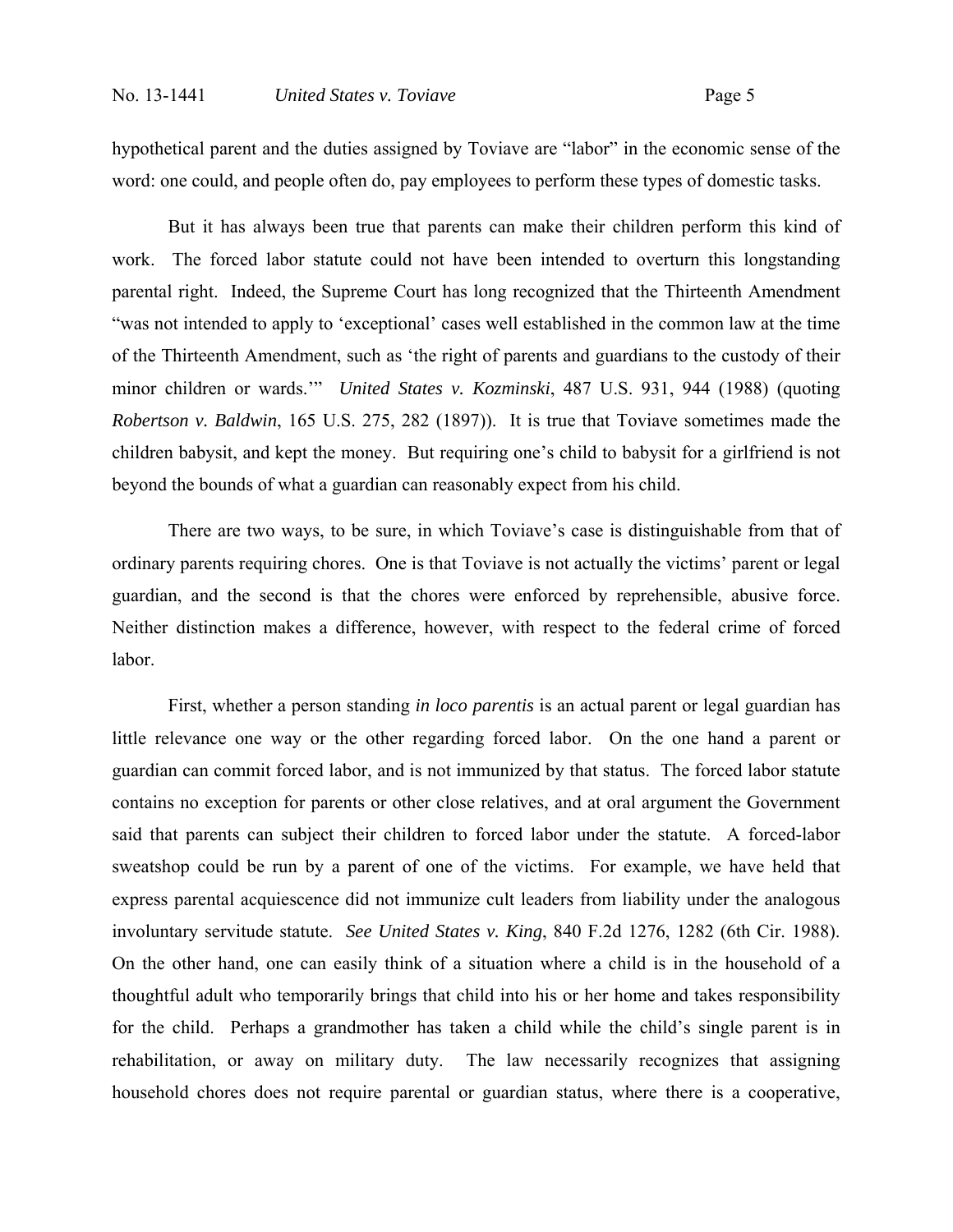homelike situation, even in far less sympathetic situations. *See e.g.*, *id.* at 1280. Thus the legality of parents' requiring their children to do chores does not depend on parental or guardian status. Indeed, so holding would undermine the ability to prosecute parents or guardians who commit forced labor of their children.

Second, the extremity of force is also not a determinant of forced labor, one way or the other. A parent who brutally beats a child to get the child to sit up straight or stop crying, or to punish a child for some slight misdeed is not guilty of forced labor. In that hypothetical, there may have been force, but there is no labor. On the other hand, paradigmatic forced labor, such as prostitution, forced sweatshop work, or forced domestic service, may be federally criminal even though the force is not physical at all, but merely psychological, such as isolation and pretended threats to the victim's friends or relations. *See* 18 U.S.C. § 1589(c)(2); *see also United States v. Sabhnani*, 599 F.3d 215, 226 (2d Cir. 2010). Thus the legality of parents' requiring their children to do chores does not depend on the presence of physical force. Indeed, so holding would undermine the ability to prosecute those who commit forced labor by psychological coercion.

One may ask what harm is done if child abuse without forced labor is deemed to be a federal crime. The harm is the federalization of state law. If it is the degree of force that turns what otherwise is not criminal forced labor into a federal crime, then it is the degree of force that is criminalized. In other words, the incidental presence of tasks turns the state crime of child abuse into a federal crime. "Congress has traditionally been reluctant to define as a federal crime conduct readily denounced as criminal by the States." *United States v. Bass*, 404 U.S. 336, 349 (1971). In recognition of that fact, the Supreme Court has shied away from reading criminal statutes as making "traditionally local criminal conduct . . . a matter for federal enforcement." *Jones v. United States*, 529 U.S. 848, 858 (2000) (quoting *Bass*, 404 U.S. at 350). In Michigan, an individual that "knowingly or intentionally causes physical harm to a child" is guilty of child abuse in the third degree. Mich. Comp. Laws § 750.136b(5)(a). In fact, child abuse is a crime in every other state as well. *See*  NDAA, *Statutory Compilation: Physical Child Abuse Penalties* (April 2013) *available at*  http://www.ndaa.org/pdf/Physical%20Child%20Abuse%20Penalties%20Compilation%202013%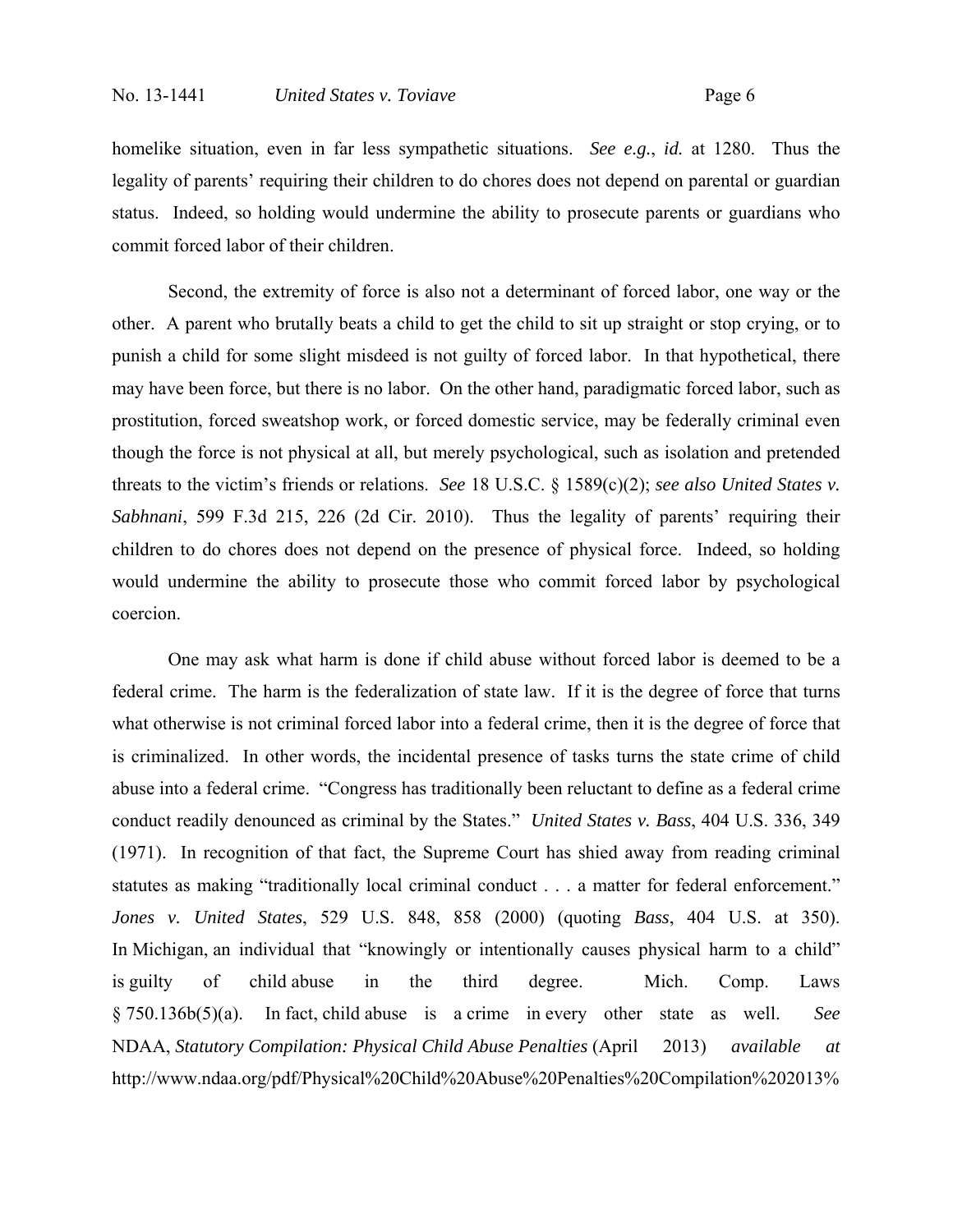20(3).pdf. Indeed, in a case involving child abuse, albeit where the issue was abstention, the Supreme Court recognized that "[f]amily relations are a traditional area of state concern." *Moore v. Sims*, 442 U.S. 415, 435 (1979). The Supreme Court has moreover "cautioned . . . that 'unless Congress conveys its purpose clearly, it will not be deemed to have significantly changed the federal-state balance' in the prosecution of crimes." *Jones*, 529 U.S. at 858 (quoting *Bass*, 404 U.S. at 349). The forced labor law contains no sufficiently clear statement that it applies to the child abuse in this case.

The Supreme Court has recently reemphasized that we should be cautious in inferring Congressional intent to criminalize activity traditionally regulated by the states. *Bond v. United States*, 134 S. Ct. 2077 (2014), involved "an amateur attempt by a jilted wife to injure her husband's lover, which ended up causing only a minor thumb burn readily treated by rinsing with water." *Id.* at 2083. The wife, a microbiologist, obtained two different chemicals that can be lethal in high enough doses. *Id.* at 2085. She proceeded to spread the chemicals on the lover's "car door, mailbox, and door knob." *Id.* Because the chemicals were easy to see, the lover managed to avoid serious harm. *Id.* Eventually, postal service investigators caught the wife. *Id.* Despite the unwarlike nature of the wife's conduct, the government charged her with two counts of possessing chemical weapons in violation of 18 U.S.C. § 229.

The government's position was that the wife's conduct fell within the very broad scope of the chemical weapon statute. Section 229F defines a chemical weapon as any "toxic chemical" except for those intended for "[a]ny peaceful purpose related to an industrial, agricultural, research, medical, or pharmaceutical activity or other activity." *Id*. § 229F(7). Clearly the wife's purpose was not peaceful; it was to harm (or at least aggravate) the lover. *Bond*, 134 S. Ct. at 2088. But could a statute with origins arising out of the trench warfare of World War I really apply to conduct that amounted to a vindictive prank? Not according to the Supreme Court. The Court reasoned that § 229 was ambiguous due in part to the "improbably broad reach of" the definition of chemical weapon and the "deeply serious consequences of adopting such a boundless reading." *Id.* at 2090. The Court held that reliance on the principles discussed above—insisting that Congress clearly indicate that it intends to criminalize "purely local crimes"—was appropriate in light of the ambiguity. *Id.* While the federal government might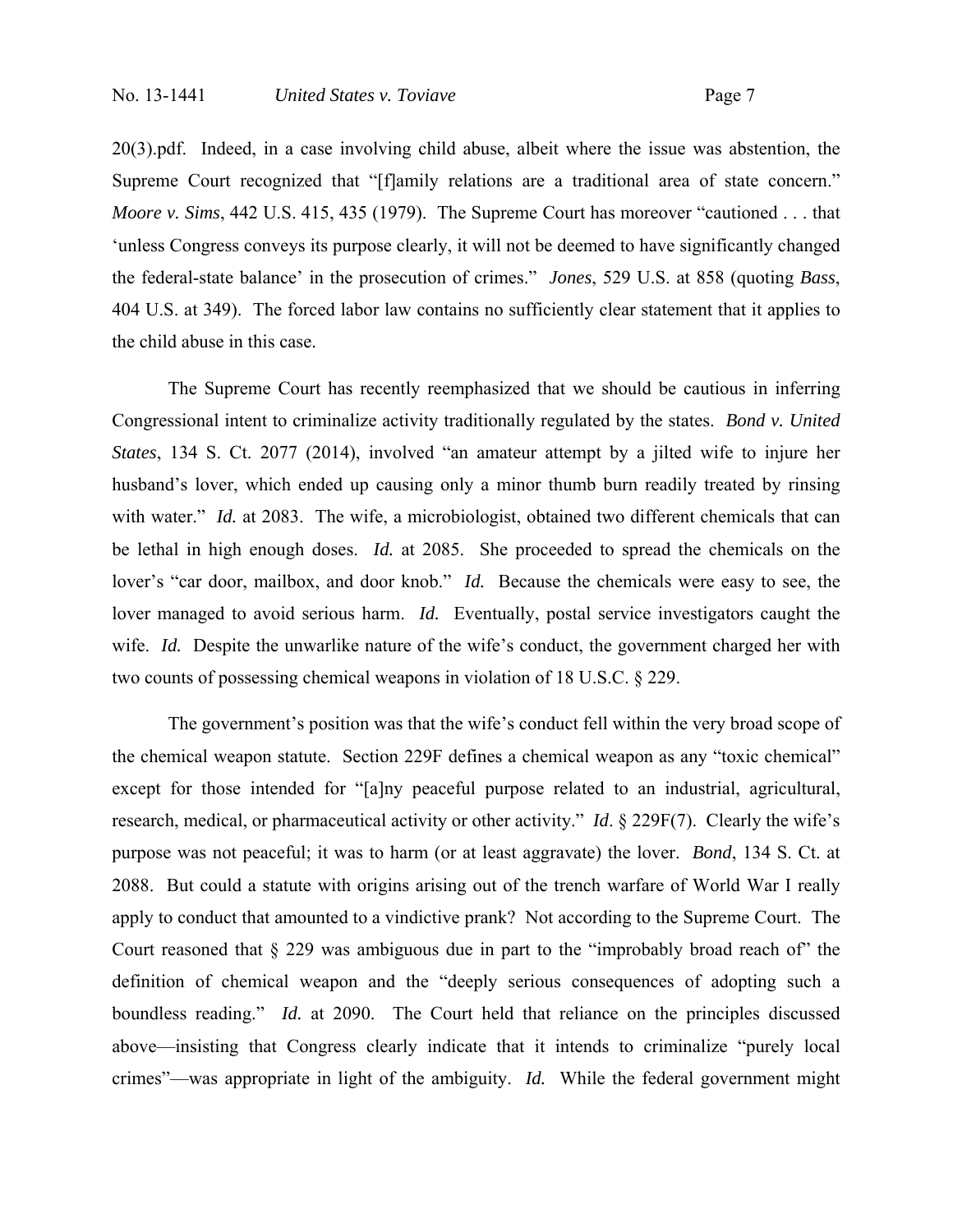have "a substantial interest in enforcing criminal laws against assassination, terrorism, and acts with the potential to cause mass suffering," Congress does not typically criminalize purely local conduct like the wife's garden-variety assault. *Id.* at 2092.

The reasoning of the Supreme Court appears to apply directly to Toviave's case. The Court explained that "[p]art of a fair reading of statutory text is recognizing that 'Congress legislates against the backdrop' of certain unexpressed presumptions." *Id.* at 2088 (quoting *EEOC v. Arabian Am. Oil Co.*, 499 U.S. 244, 248 (1991)). One unexpressed assumption, surely as incontrovertible as the examples used by the Supreme Court, is that parents can require their children to do household chores. In the words of the Supreme Court, "[t]he notion that some things 'go without saying' applies to legislation just as it does to everyday life." *Id.* The Supreme Court relied in particular on the background principle of construction that "'it is incumbent upon the federal courts to be certain of Congress' intent before finding that federal law overrides' the 'usual constitutional balance of federal and state powers.'" *Id.* at 2089 (quoting *Gregory v. Ashcroft*, 501 U.S. 452, 460 (1991)). The Court explained that it has "applied this background principle when construing federal statutes that touched on several areas of traditional state responsibility," and "[p]erhaps the clearest example of traditional state authority is the punishment of local criminal activity." *Id.* As explained above, household child abuse is quintessential local criminal activity, at least as much as the arson in *Jones*, 529 U.S. 848, relied upon by the Court. The Court proceeded to reason that "[i]n settling on a fair reading of a statute, it is not unusual to consider the ordinary meaning of a defined term, particularly when there is dissonance between that ordinary meaning and the reach of the definition."

The Court continued:

The Government would have us brush aside the ordinary meaning and adopt a reading of section 229 that would sweep in everything from the detergent under the kitchen sink to the stain remover in the laundry room. Yet no one would ordinarily describe those substances as "chemical weapons." The Government responds that because Bond used "specialized, highly toxic" (though legal) chemicals, "this case presents no occasion to address whether Congress intended [section 229] to apply to common household substances." That the statute *would* apply so broadly, however, is the inescapable conclusion of the Government's position: Any parent would be guilty of a serious federal offense—possession of a chemical weapon—when, exasperated by the children's repeated failure to clean the goldfish tank, he considers poisoning the fish with a few drops of vinegar.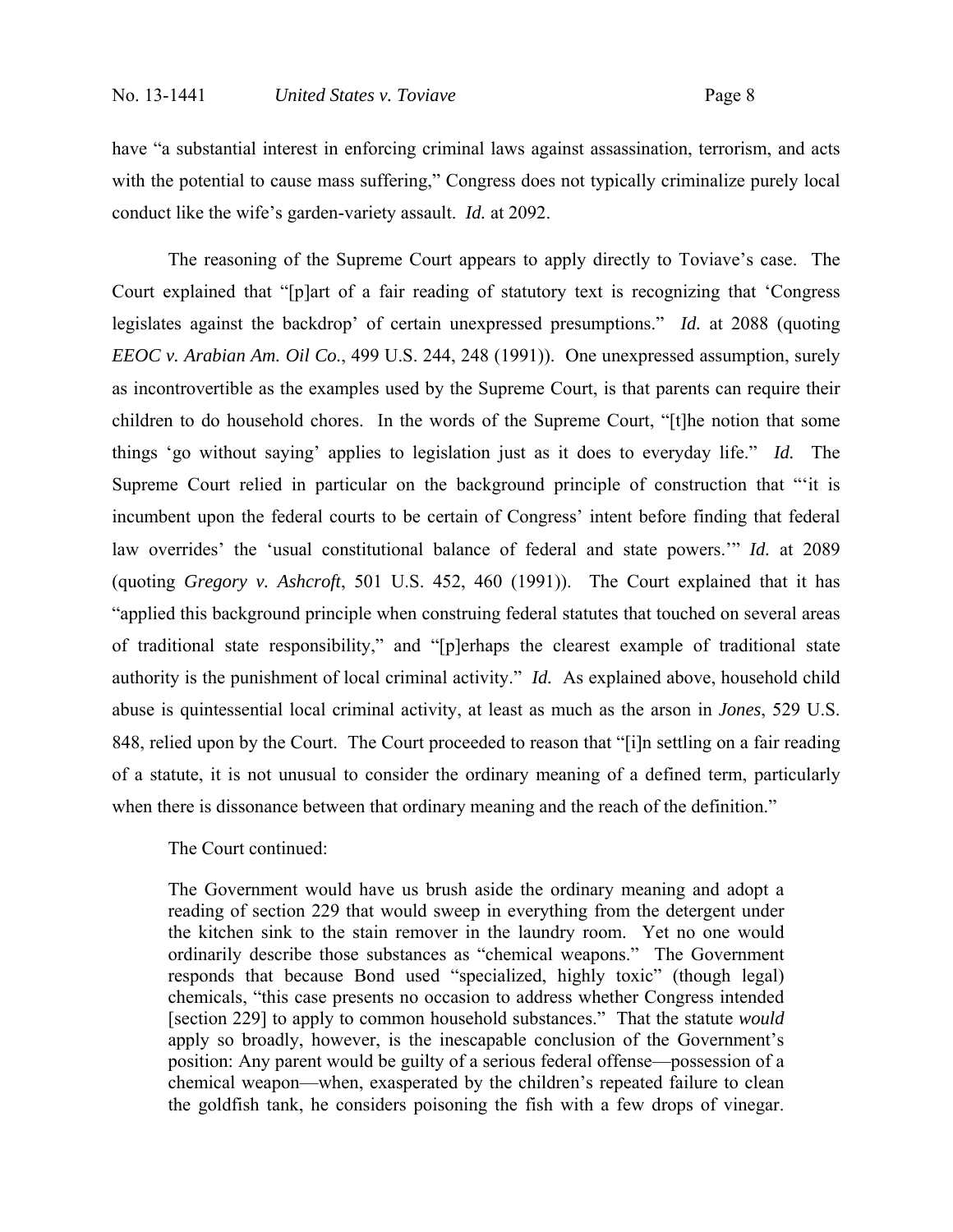We are reluctant to ignore the ordinary meaning of "chemical weapon" when doing so would transform a statute passed to implement the international Convention on Chemical Weapons into one that also makes it a federal offense to poison goldfish. That would not be a "realistic assessment[ ] of congressional intent<sup>"</sup>

*Bond*, 134 S. Ct. at 2091 (internal citations omitted). Similarly, we should not—without a clear expression of Congressional intent—transform a statute passed to implement the Thirteenth Amendment against slavery or involuntary servitude into one that generally makes it a crime for a person *in loco parentis* to require household chores, or makes child abuse a federal crime.

None of this undermines the reasoning of the forced labor decisions of this court and our sister circuits. For example, Toviave's treatment of the children contrasts with the defendants' treatment of the victim in *United States v. Nnaji*, 447 F. App'x 558 (5th Cir. 2011). There, the victim "woke at 4:00 a.m. every day, attended to all of the household chores, and was the sole caregiver for the Nnajis' children. . . . Over the more than eight years that the victim spent working for the Nnajis, she was not paid, and her family in Nigeria received less than \$400 from the Nnajis." *Id.* at 559. The defendants falsely told the victim that her salary would be deposited in a bank account and that money was being sent to the victim's children in Nigeria. Defendants kept the victim isolated, prohibiting her from making contact with outsiders, deciding not to teach her how to use the telephone other than for emergency situations, and accompanying her whenever she left the house. These factors described by the Fifth Circuit in *Nnaji* contrast sharply with the facts of the instant case.

Other cases in which forced labor has been found in the household context are also distinguishable in crucial ways. Most involve defendants that subjected their victims to more extreme isolation, and none of the defendants provided their victims with an education. The Seventh Circuit's *Calimlim* decision involved a family that brought a Filipino woman—with no apparent relationship to the defendant—to the United States to work as a domestic servant. 538 F.3d 706, 708 (7th Cir. 2008). The family confiscated the woman's travel documents and used her immigration status and her family's reliance on her meager wages to keep the woman isolated from the outside world. *Id.* at 709. The woman left the Philippines to work as a domestic servant, and the family's conduct was clearly aimed at keeping her from leaving or asking for more money. The defendant in *United States v. Dann*, 652 F.3d 1160 (9th Cir. 2011),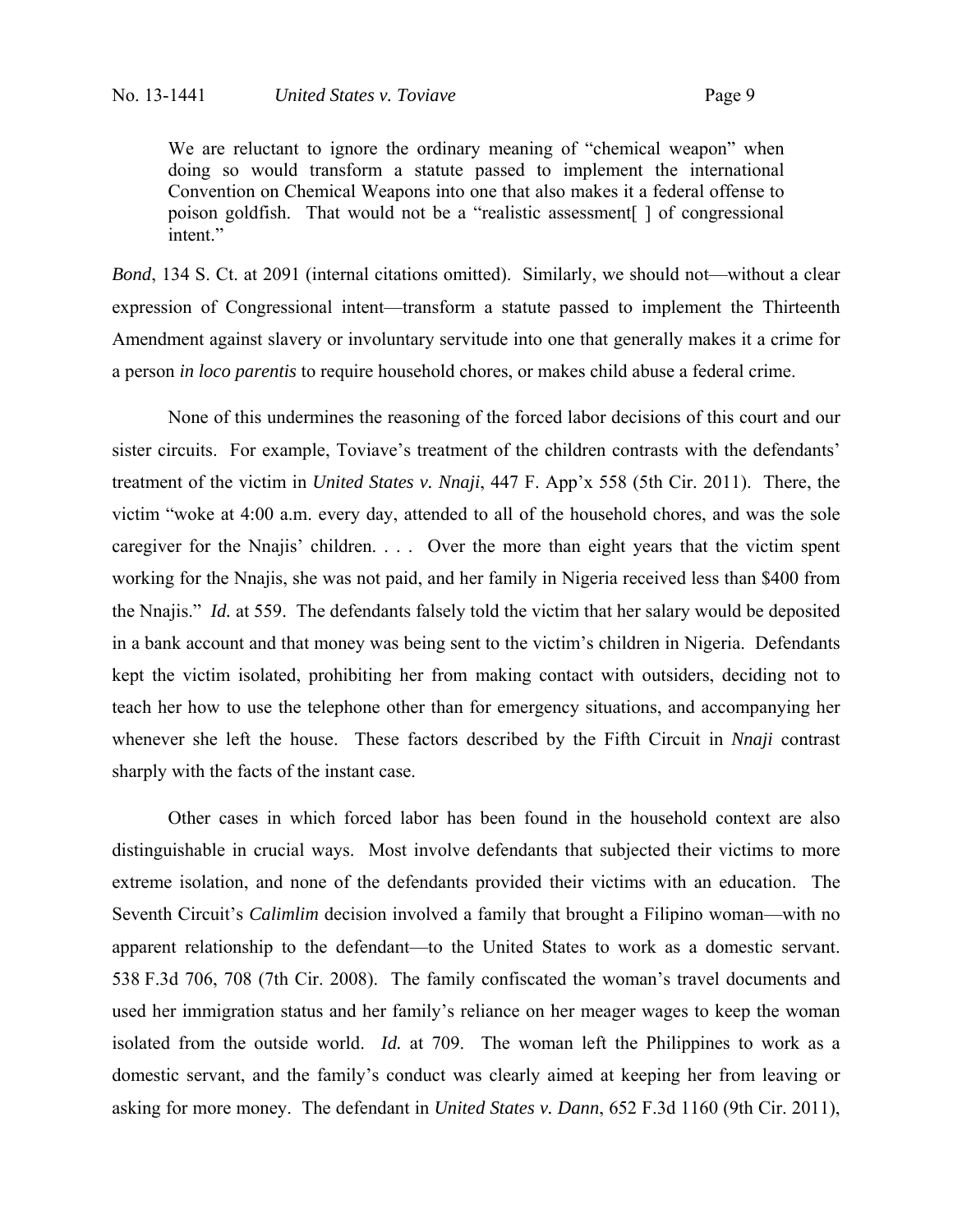met the victim in Peru, asked her to come work for her as a nanny, confiscated her passport, refused to pay her, and kept her presence in the United States a secret. *Id.* at 1162. Again, the evidence indicated that the defendant went to great lengths to keep the victim hidden so that she could benefit from the woman's labor. In *United States v. Afolabi*, 508 F. App'x 111, 113 (3d Cir. 2013), the defendant—a Togolese woman—brought more than twenty young girls to the United States to work in hair-braiding salons. In evaluating the sufficiency of the evidence, the Third Circuit summarized the relevant facts:

Five victims testified at trial that despite promises of schooling upon arrival in the United States, they were forced to work 60 to 100 hours per week for several years and to hand over all earnings from the hair-braiding salons where they worked. They testified that they did so because Afolabi and her co-conspirators (1) separated them from their families, any school community, funds, or identifying documents; (2) threatened to deport them to Africa and to beat them violently; and (3) in fact did assault and beat them, with various implements.

*Id*. at 119. Our own decision in *United States v. Djoumessi*, 538 F.3d 547 (6th Cir. 2008), which involved a prosecution under the involuntary servitude statute, was about a family that brought a fourteen-year-old Cameroonian girl to Detroit to work as a domestic servant. *Id.* at 549. The victim worked sixteen hours a day, did all of the housework, and provided all of the childcare for the defendants. *Id.* The defendants never paid the victim, allowed her to leave the home only as part of her childcare duties, beat her, and even sexually abused her on three occasions. *Id.* 

All of these cases involved victims who were brought to the United States to work and who were subsequently cheated out of the salaries they were promised all while being subjected to intolerable living conditions. *See also United States v. Sabhnani*, 599 F.3d 215 (2d Cir. 2010). Here, the children were brought to the United States to obtain an education. The parties appear to agree that the children spent a substantial amount of time at school, doing homework, and studying. In fact, the evidence shows that Toviave had an almost single-minded fixation on making sure the children got an education. Defendants in other cases typically exploit their victims' lack of education and familiarity with English as a way to keep them isolated from the outside world. Here, Toviave actually hired an English tutor for the children when they first arrived. It is hard to imagine why Toviave would bother to teach the children English if the point of the relationship was exploitation.